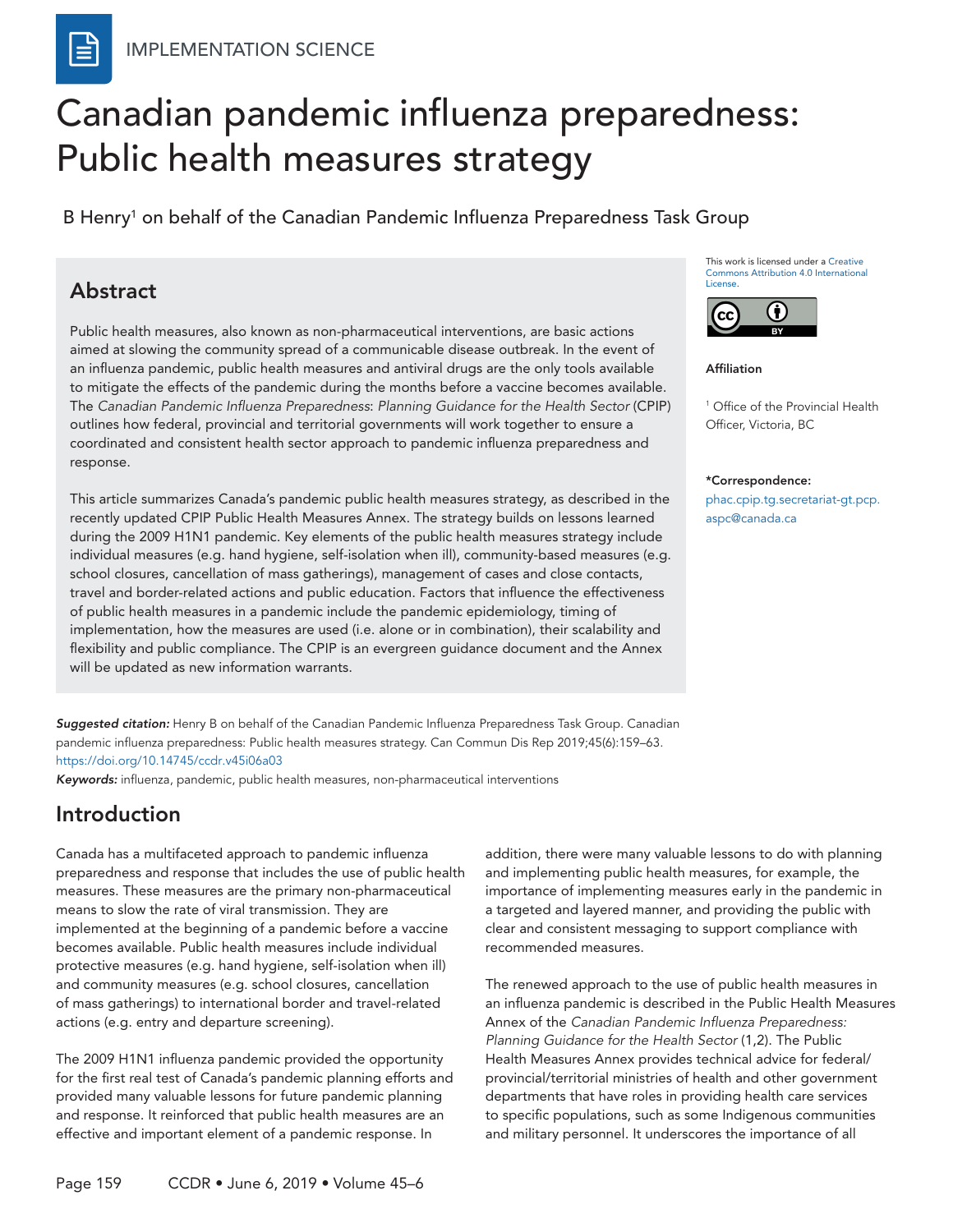

levels of government working together to help ensure the public's understanding and adoption of measures. The Annex outlines the specific roles and responsibilities of those involved in selecting and implementing individual and community-level measures aimed at preventing, controlling and mitigating pandemic influenza. The Annex is meant to facilitate a common approach to public health measures across jurisdictions (2).

The Canadian Pandemic Influenza Preparedness (CPIP) Task Group updated the Annex to incorporate the experience gained during the 2009 H1N1 influenza pandemic and to reflect Canada's pandemic goals, as outlined in the CPIP: "First, to minimize serious illness and overall deaths, and second, to minimize societal disruption" (2). The CPIP is an evergreen guidance document and the Annex will be updated as new information warrants. The Annex should be read in conjunction with the main body and the other technical annexes of the CPIP as they are intended to be used together.

This article summarizes Canada's pandemic public health measures strategy, as described in the recently updated CPIP Public Health Measures Annex (2). It is part of a series outlining Canada's approach to pandemic influenza preparedness published in the *Canada Communicable Disease Report* (3–8).

## Objectives of Canada's pandemic public health measures strategy

The objectives of the public health measures strategy are to support Canada's pandemic goals by:

- Reducing the overall transmission and slowing the rate of transmission of the novel or pandemic virus, thus lowering the number of severely ill cases and deaths and dispersing the accumulation of cases over time
- Reducing the peak demands on health care institutions to protect against both societal disruption and overwhelming of community services, and to buy time until a vaccine is available

## Canadian context

During an influenza pandemic, collaboration by all levels of government on the approach to selection and use of public health measures is crucial to the success of the response. In Canada, provinces, territories and local public health have the authority to implement public health measures within their jurisdictions. The federal government is responsible for international border and travel-related measures, as well as recommending public health measures for specific populations who are beneficiaries of federal health programs and services, such as some Indigenous communities and correctional facility inmates.

Canada is diverse in terms of language, religious beliefs, ethnicity, culture and lifestyle. In some cases, the needs of the population are not fully addressed by existing services. The CPIP highlights the need for health planners to tailor approaches for individuals who are unable to access and use standard resources and whose circumstances can influence their vulnerability in an influenza pandemic (e.g. persons who have physical or mental disabilities, low literacy skills, a limited understanding of English or French or income insecurity).

It is also important to tailor approaches to the circumstances (e.g. social, environmental, economic, access to health care) of individuals living in remote and isolated communities in pandemic planning. The Annex identifies the unique challenges faced by some of these communities (e.g. limited access to non-medical supplies such as soap, food, household items) and potential strategies for implementing public health measures in these communities (e.g. increasing individual and community awareness and the need to have surge capacity of these basic supplies).

## Key elements of the public health measures strategy

Public health measures are the most basic actions that can be taken to reduce community transmission of a pandemic influenza virus. The measures used in an influenza pandemic are based on existing practices for respiratory infectious disease, modified and intensified based on the epidemiology of the virus. During a pandemic, public health measures are implemented by many people in a variety of settings; therefore, the context in which they are used is important.

The CPIP identifies triggers for action, such as the use of public health measures, based on the level of pandemic virus activity in Canada. It is expected that the selection and timing of public health measures will vary across jurisdictions, as pandemic virus activity will vary across Canada, in terms of the timing and intensity of pandemic waves.

Factors that influence the effectiveness of public health measures in a pandemic response include the pandemic epidemiology (e.g. virus characteristics), timing of implementation, the approach to their use (i.e. alone or in combination) and public compliance. Measures need to be scalable, flexible and proportional to the pandemic threat to optimize their effectiveness.

### Individual measures

During a pandemic, personal protective measures protect individuals, their families and their communities. These measures are at the core of good public health practice for influenza and other respiratory illnesses, and are routinely recommended. Most of these measures are applicable to any pandemic scenario, irrespective of expected impact (ranging from low to high) based on the level of virus transmissibility and clinical severity.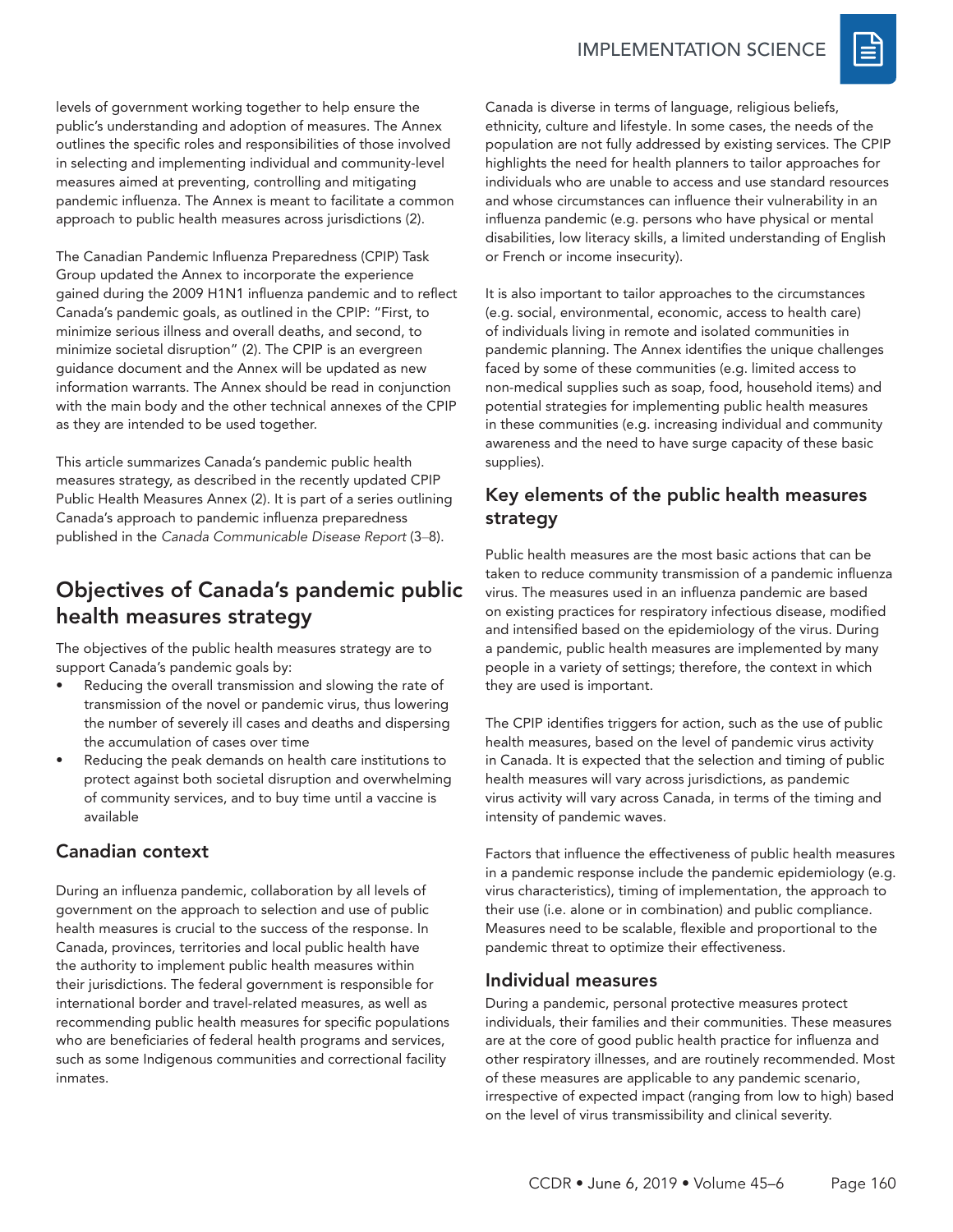

Individual measures include:

- Hand hygiene (i.e. hand washing or hand antisepsis)
- Respiratory etiquette (i.e. covering sneezes and coughs)
- Cleaning and disinfecting of commonly used surfaces in the living environment
- The use of surgical masks by individuals with influenza
- Voluntary self-isolation (i.e. the sick person isolates themselves from other people from the time that influenza symptoms are recognized and for at least 24 hours after symptoms resolve)
- Voluntary home quarantine (i.e. the exposed person stays at home from the time of their initial exposure for up to three days after their last exposure)

Self-isolation and home quarantine can have unintended secondary consequences, for example, intolerance of employers regarding absences and loss of income if paid leave is not available. The Annex proposes possible strategies for addressing these challenges.

#### Community-based measures

Community-based measures are disease control strategies aimed at reducing and slowing the transmission of influenza in communities. Decisions about implementing these measures will likely be made at the level of the local public health authority with coordination at the provincial/territorial or regional levels to ensure a consistent approach. The use of community-based measures will depend on the pandemic impact scenario as well as the local context. Community-based measures include:

- Environmental cleaning of public spaces in keeping with usual pre-pandemic practices (e.g. cleaning products used, surfaces cleaned)
- Social distancing measures that limit the frequency and duration of close contact among individuals of all ages in settings where people congregate, such as workplaces, daycares, schools, shelters, spiritual or cultural settings and mass gathering venues (e.g. concerts, sporting events)

Social distancing measures may have unintended secondary consequences for individuals, families and communities, such as loss of income, an elevated need for support services and potentially reduced availability of certain services. During a lower-impact pandemic scenario, the infection control benefits of implementing some community measures (e.g. proactive school closures) may not be offset by the cost and societal disruption caused by these measures. Hence, such measures are likely to be implemented only during a higher-impact pandemic scenario or in certain situations in some communities.

#### Travel and border-related measures

The response to an emerging influenza pandemic includes the use of public health measures targeted to international travellers arriving in or departing from Canada. Such measures are based on existing federal programs and procedures. These include providing education, issuing travel health advisories and administering the *Quarantine Act* (9) at all international points of entry (e.g. implementing control measures with arriving or departing international travellers or conveyances). At the time of a pandemic, many factors will inform decisions about border measures, including the characteristics of the virus (e.g. transmissibility, virulence, risk factors), evidence of the effectiveness of the measures and the risk to the traveller and the public.

In accordance with the *Quarantine Act* (9), all ill travellers are subject to entry and departure screening at Canada's borders. Currently, identifying cases of novel or pandemic influenza at points of entry is difficult owing to the similarity of influenza symptoms to various other respiratory viruses. Departure screening is more effective than entry screening at decreasing influenza transmission because it reduces the number of ill travellers boarding conveyances.

#### Case and contact management measures

When a novel or pandemic influenza virus is first detected in Canada or elsewhere, public health activities that aim to prevent or limiting the spread of the virus in Canada are triggered. Some circumstances may warrant public health management of cases of novel influenza and their close contacts (e.g. monitoring of health, providing advice on when to seek care).

Case and contact management by public health authorities are likely to be implemented most aggressively in the early stages of a pandemic, before transmission is sustained, in an effort to contain or delay the spread of the virus. If virus transmission is sustained, management activities will shift from individual management to public education in order to reinforce individual and community measures.

#### Public education

During an influenza pandemic, public demand for information is expected to be extremely high and sustained as the illness spreads across Canada and into local communities. In the early stages of a pandemic, before a vaccine is available, public health measures are the primary means to slow transmission. Timely public education campaigns, grounded in a risk communications approach, are critical to promoting and supporting the implementation and adoption of measures at the individual and community levels. The strategies, interventions and products developed for seasonal influenza campaigns can be used as the building blocks for pandemic-related education campaigns. Communications will need to be tailored to reach individuals whose needs are not addressed by standard services or who are not able to access resources, which may increase their vulnerability in a pandemic.

#### Risk management approach

Canada's pandemic public health measures strategy is subject to numerous risks, including the possibility of unintended secondary consequences of measures and uncertainty of adequate public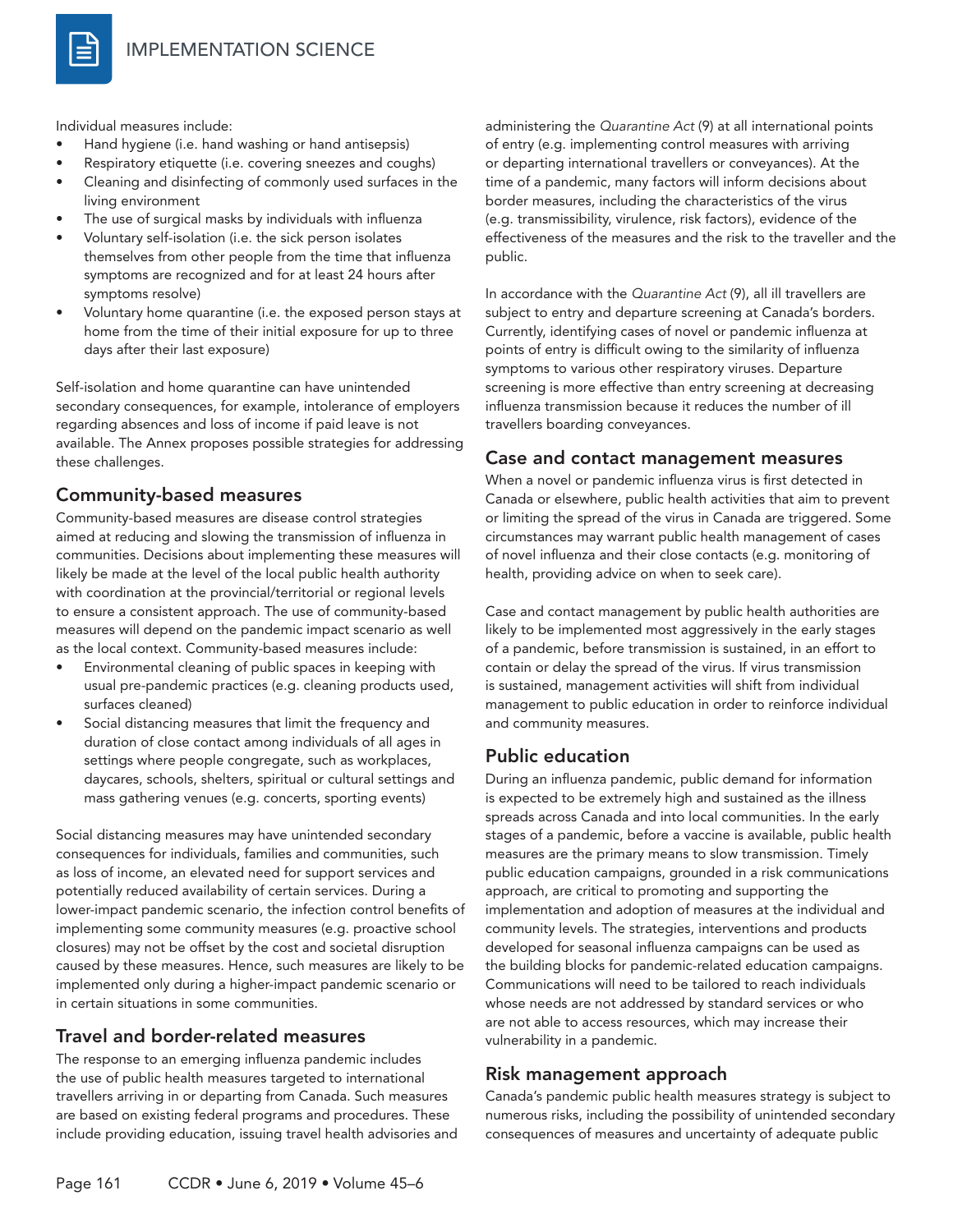

uptake of such measures. The Annex incorporates the CPIP risk management approach to support scalable and flexible pandemic planning by identifying risks and the proposing mitigation. Timely and transparent risk communications to the public and health care providers should be an integral part of the response to each event. Table 1 provides an example of how the CPIP risk management approach is applied to the public health measures strategy.

#### Table 1: Risks affecting the public health measures strategy, their implications and potential mitigation or response

| Factor/event                                                                                            | <b>Implications</b>                                                                                                                                                                | Potential mitigation/response                                                                                                                                                                                                                                                                                                                       |
|---------------------------------------------------------------------------------------------------------|------------------------------------------------------------------------------------------------------------------------------------------------------------------------------------|-----------------------------------------------------------------------------------------------------------------------------------------------------------------------------------------------------------------------------------------------------------------------------------------------------------------------------------------------------|
| Media report severe illness or a<br>large number of cases                                               | Sudden increase in demand for information about<br>public health measure efficacy<br>Need for implementation of more public health<br>measures (or perhaps more targeted measures) | Communicate and reinforce public education, i.e.<br>individual public health measures and their rationales<br>(e.g. hand hygiene, respiratory etiquette, voluntary<br>self-isolation when ill, environmental cleaning,<br>caring for the ill, seeking medical assessment). Use<br>tailored approaches to communicate with vulnerable<br>populations |
|                                                                                                         |                                                                                                                                                                                    | Explain to the public how each additional measure<br>increases personal and group protection and prevention<br>Advise the public that measures may change as new                                                                                                                                                                                    |
|                                                                                                         |                                                                                                                                                                                    | information becomes available                                                                                                                                                                                                                                                                                                                       |
| Differences in implementation of<br>public health measures between<br>jurisdictions and internationally | Selection and implementation of public health<br>measures differ depending on local or regional<br>situations                                                                      | Acknowledge differences in local or regional<br>approaches and provide rationale<br>Ensure that public health measures benefit all groups<br>within a community or region and that burdens are<br>equitably distributed                                                                                                                             |
|                                                                                                         | Public perception that another jurisdiction's approach<br>is better                                                                                                                |                                                                                                                                                                                                                                                                                                                                                     |
|                                                                                                         | Public concern if there is a perception that public<br>health resources are inequitably distributed                                                                                |                                                                                                                                                                                                                                                                                                                                                     |

Source: Pan-Canadian Public Health Network Council. Public Health Measures Annex: *Canadian Pandemic Influenza Preparedness: Planning guidance for the health sector* (2)

## **Discussion**

Canada's pandemic influenza preparedness and response requires a multifaceted approach, with public health measures an essential component throughout a pandemic. Public health measures, which require individual and community action to implement, are the most basic actions that can be taken to reduce transmission of a pandemic influenza virus; they are already used across Canada during outbreaks of seasonal influenza and other communicable diseases. Public health measures seek to reduce the occurrence and duration of human infections so as to delay the peak of pandemic influenza activity.

It is important for health planners to take into account that public health measures should be implemented early in a pandemic, in a targeted and layered manner. A communication approach that is transparent and consistent helps to ensure public trust and adoption of recommended measures. The potential benefits of specific measures need to be weighed against the practicality and feasibility of their implementation and potential unintended secondary social and economic impacts. Measures need to tailored for populations and settings whose circumstances may increase their vulnerability in an influenza pandemic.

#### Conclusion

The guidance in the CPIP Public Health Measures Annex is intended to promote a scalable and consistent approach to pandemic planning. It is adaptable to different settings. Many of the recommended measures are contingent upon local triggers; therefore, the timing of their implementation depends on local circumstances that may not occur simultaneously across Canadian jurisdictions. However, a consistent approach to applying public health measures and the accompanying messaging will improve public perception, trust and adoption of guidance.

## Authors' statement

Canadian Pandemic Influenza Preparedness Task Group comprises B Henry (Chair), C Alfieri, I Gemmill, T Hatchette, E Henry, S Hota, A Lebans and B Schwartz.

### Conflict of interest

None.

# Acknowledgements

Many thanks to the Public Health Agency of Canada's Immunization Programs and Pandemic Preparedness Division for their contribution to the preparation of this summary: E Henry (Director), L Paddle, S Smith, J Williams, F Lalonde and O Baclic, and to S Rempel, who contributed to the first draft.